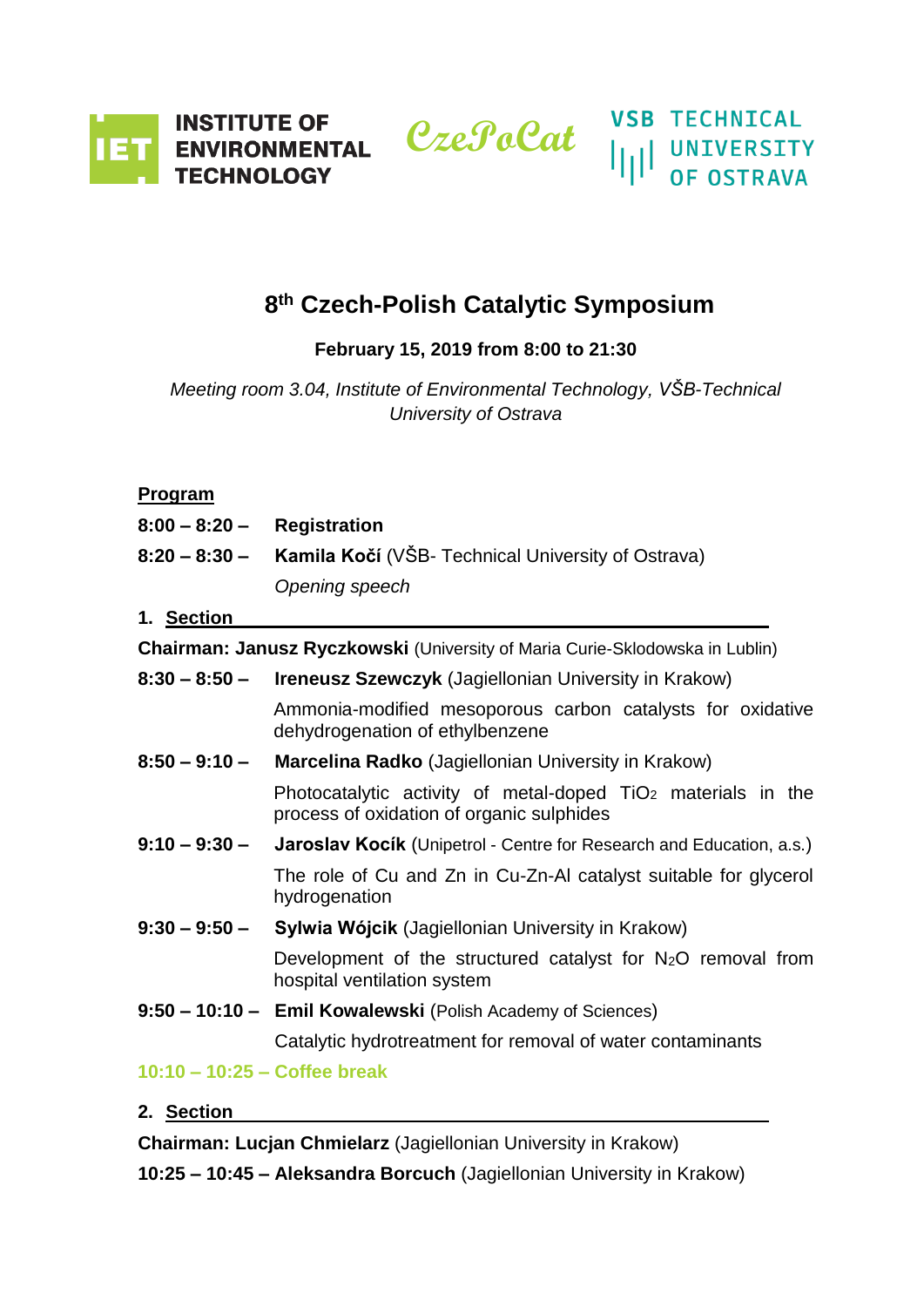Catalytic activity of Fe-ZSM-5 zeolite modified by desilication in environmental catalysis

**10:45 – 11:05 – Agnieszka Jarosz** (Jagiellonian University in Krakow)

Upconverting nanoparticles for NIR-driven photocatalysis

**11:05 – 11:25 – Tomasz Berniak** (Jagiellonian University in Krakow)

Study on parameters influencing catalytic activity of Nhydroxyphthalimide-containing poly(vinyl-diisopropyl-phtalate ester-co-styrene-co-divinylbenzene) materials in aerobic oxidation of alkylaromatic hydrocarbons

- **11:25 – 11:45 – Kasidid Yaemsunthorn** (Jagiellonian University in Krakow) Phase controlling of  $TiO<sub>2</sub>$  in Ti(III)-Peroxide system
- **11:45 – 12:05 – Janusz Ryczkowski** (University of Maria Curie-Sklodowska in Lublin) Carbon dioxide - old and new conversion technologies

### **12:05 – 13:00 – Lunch**

**3. Section**

**Chairman: Jacek Grams** (Lodz University of Technology)

- **13:00 – 13:20 – Mateusz Trochowski** (Jagiellonian University in Krakow) Dihydroxyanthraquinones as a stable TiO<sub>2</sub> photosensitizers
- **13:20 – 13:40 – Aneta Święs** (Jagiellonian University in Krakow)

Deposition of copper species in highly dispersed form on MCM-41 using modified template ion-exchange method

**13:40 – 14:00 – Lada Dubnová** (University of Pardubice)

Photocatalytic decomposition of methanol-water solution over N-La/TiO<sub>2</sub> photocatalysts

**14:00 – 14:20 – Paweł Mikrut** (Jagiellonian University in Krakow)

Photocatalysis at well-defined facets of anatase crystals

**14:20 – 14:40 – Marcin Cichy** (University of Maria Curie-Sklodowska in Lublin) Catalysts deactivation - how to measure coke deposition?

**14:40 – 15:00 – Coffee break**

**4. Section** 

**Chairman: Wojciech Macyk** (Jagiellonian University in Krakow)

**15:00 – 15:20 – Magdalena Brzezińska** (Lodz University of Technology)

Influence of the solar light photon-induced preparation of CuOx-ZnO catalysts for HMF hydrodeoxygenation

**15:20 – 15:40 – Taymaz Tabari** (Jagiellonian University in Krakow )

Rational design of catalysts to enhance the photocatalytic activity in solar energy production